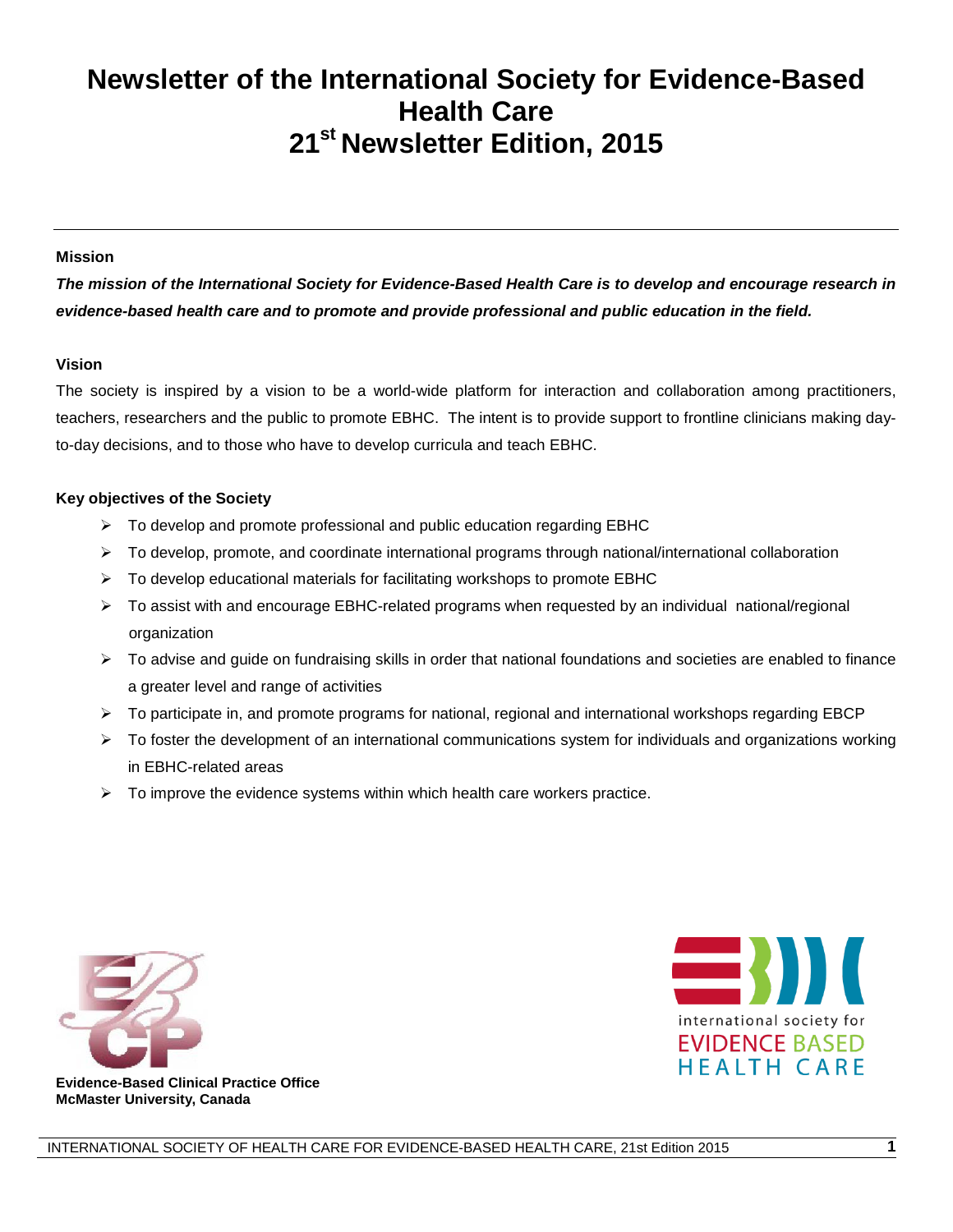# **TABLE OF CONTENTS**

# **TEACHING and PRACTICE TIPS**

| Presenting Complex Terms in Plain Language: NCCMT's |  |
|-----------------------------------------------------|--|
|                                                     |  |
|                                                     |  |

## **RESEARCH and REVIEWS**

# **RESOURCES and REVIEWS**

| A New Tool from the Cochrane Collaboration to Assess the Risk of Bias |  |
|-----------------------------------------------------------------------|--|
|                                                                       |  |
|                                                                       |  |

## **WORKSHOPS AND CONFERENCES**

|--|--|--|--|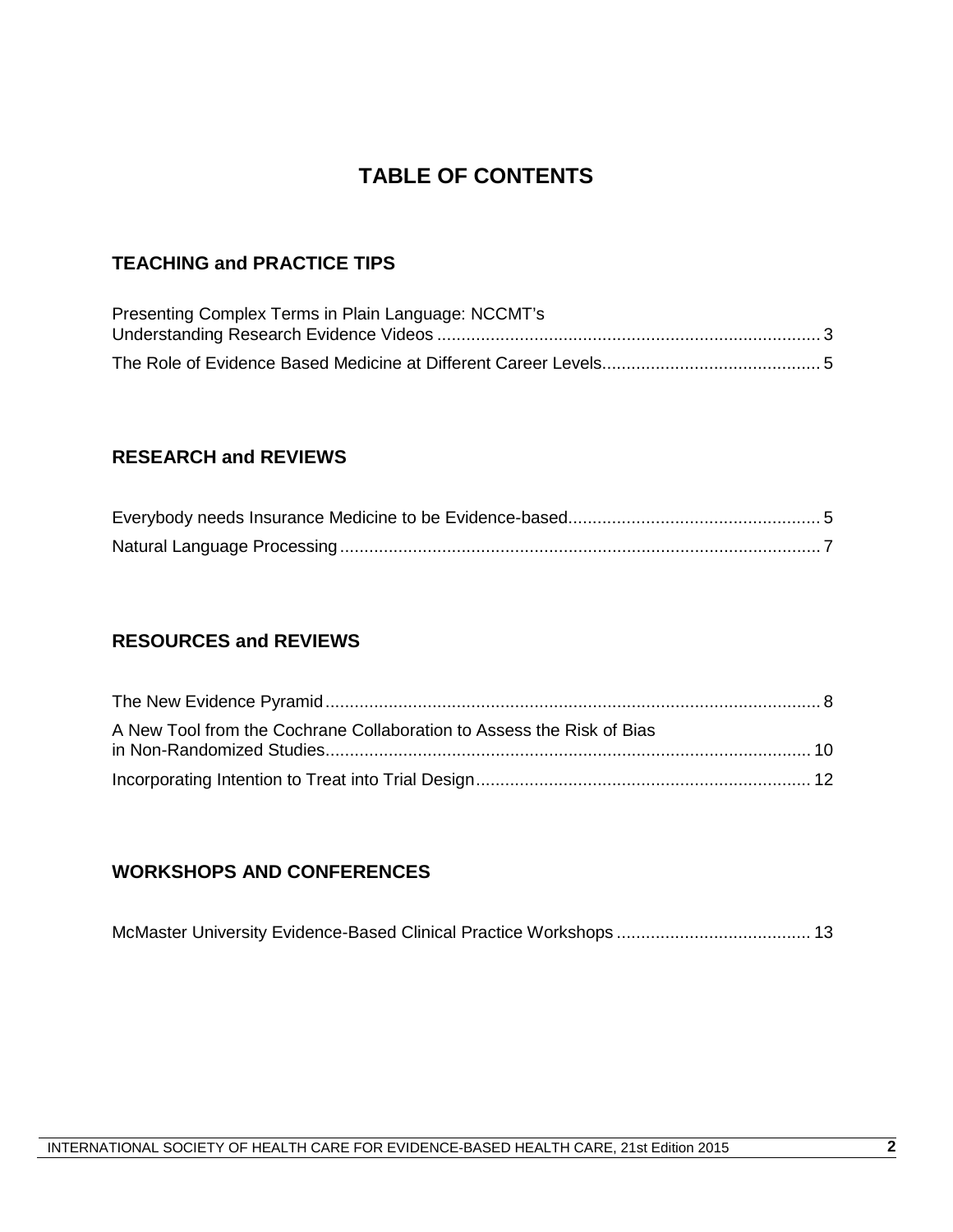# **Presenting Complex Terms in Plain Language: NCCMT's Understanding Research Evidence videos**

# Jeannie Mackintosh

As part of its mandate to build capacity for evidence-informed public health (EIPH), the National Collaborating Centre for Methods and Tools (NCCMT) offers workshops and webinars to public health and allied professionals. Topics include a step-by-step approach to incorporating evidence into practice, and instruction regarding how to search for and critically appraise research evidence, and how to apply the EIPH process to specific issues. Despite the overall positive feedback on the workshops, facilitators have noted a recurring challenge: many participants report difficulties understanding such concepts as confidence interval, relative risk, clinical significance and number needed to treat.

The Understanding Research Evidence (URE) videos were created to explain some terms and concepts commonly encountered when reviewing the research evidence. Concepts that might otherwise be intimidating or misunderstood are presented in a non-threatening way, using concise plain language narration and cartoon visuals to illustrate application to real world public health examples.

# **Development**

Topics for the first four videos in the series (odds ratios, confidence intervals, forest plots, and clinical significance) were chosen based on feedback from previous workshop participants and the experience of NCCMT staff members. Following the release of the initial videos, NCCMT invited users to complete an online survey and identify topics for additional videos in the series.

Development of each video begins with the writing of the script. The initial draft is often quite complex and is then edited and revised into plain language while maintaining accuracy. Throughout the editing process, the NCCMT team meets regularly with the video production team and cartoonist to discuss how best to convey the concepts visually.

Narration of the final script is recorded on camera and the cartoons inserted. Following final editing,

the video is formatted for posting online. NCCMT is committed to providing the URE videos in both English and French so all videos in this series are produced in both languages.

## **Evaluation**

A three-part evaluation was conducted to determine the effectiveness of the first four URE videos. The evaluation included: 1) an online survey to identify who was watching the videos, how they were being accessed, and how much knowledge was gained by watching the videos; 2) an in-person pretest/post-test to determine if knowledge about the research terms changed after watching the videos; and, 3) in-depth telephone interviews to explore participants' experiences with the delivery and content of the videos, and if and how knowledge gained from the videos was applied to public health practice. Participants in the evaluation were all public health professionals practising in Canada and represented a variety of public health roles. Participants' self-reported knowledge of statistics prior to watching the videos ranged from poor to very good.

### **Results**

Our evaluation showed that watching the videos resulted in statistically significant increases in knowledge. A chi<sup>2</sup> test was conducted on the online survey data to determine changes in knowledge recall scores for each of the URE videos. After viewing the videos on odds ratios, confidence intervals, and clinical significance, participants achieved higher scores on the knowledge<br>assessment questions [odds ratio,  $X^2$  (2, assessment questions [odds ratio, N=46)=6.671, p=0.036; confidence intervals,  $X^2$  (2, N=46)=6.671, p=0.036; clinical significance,  $X^2$  (2, N=46)=6.027, p=0.049]. However, the results for the forest plot video were not statistically significant [forest plots,  $X^2$  (2, N=46)=4.280, p=0.118).

Paired t-tests were conducted on in-person pretest/post-test data to see if there were any changes in knowledge for each statistical concept from watching one of the four URE videos. A statistically significant difference was found for the forest plots and the confidence intervals videos (Forest plots, t (61)=5.710, p<0.001, Confidence intervals, t  $(55)=6.835$ ,  $p<0.001$  indicating that watching these videos increased knowledge about these statistical concepts.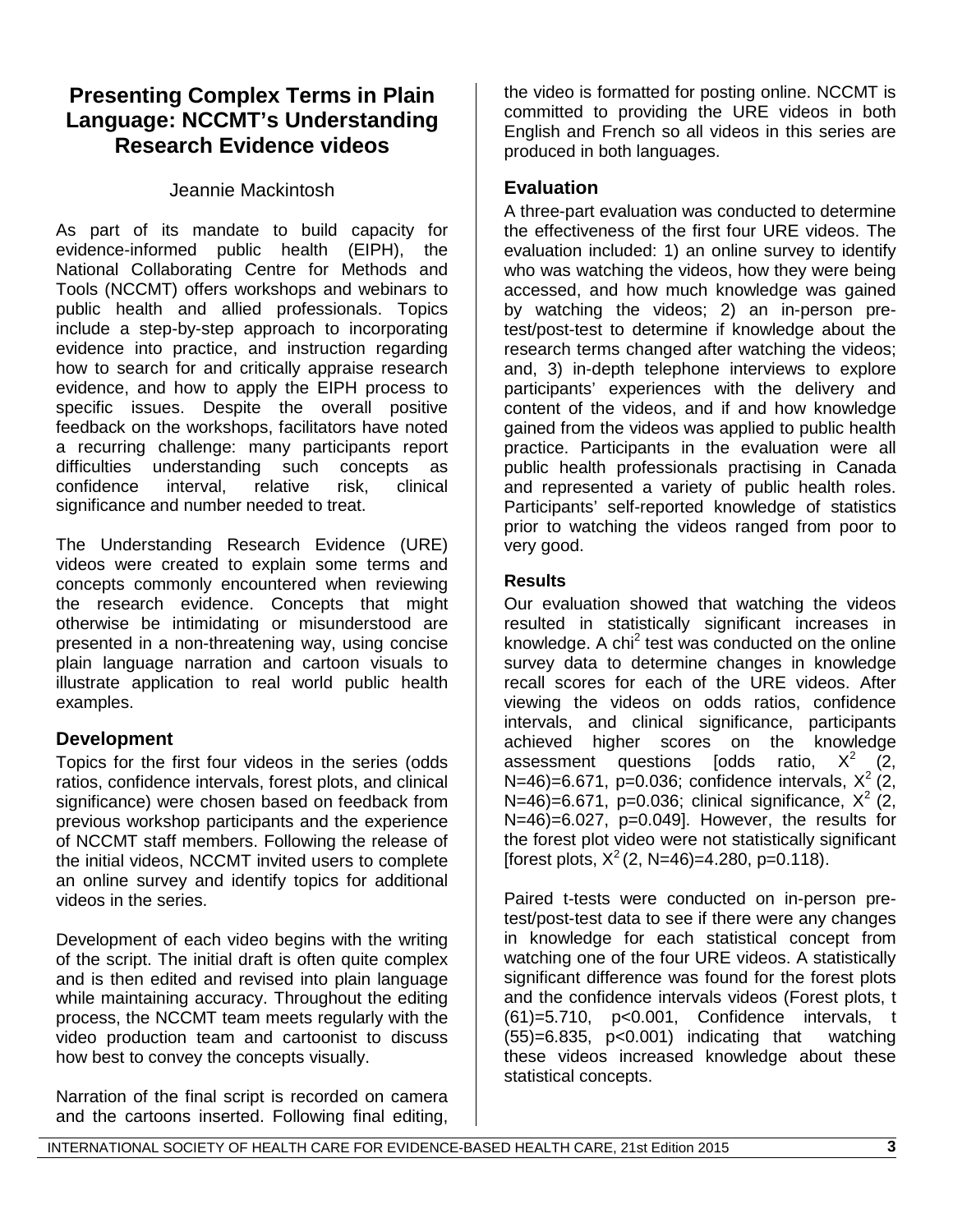Participants in the telephone interviews reported overall positive experiences with the URE videos and their intention to incorporate learnings from the videos into their practices. For example, participants suggested that the videos could help individuals interpret the results of a study or provide a quick refresher before a meeting; or they could be used for peer learning in a group setting, such as a journal club, classroom setting, or in a larger continuing education program for public health professionals. The videos were seen as appropriate for people with different levels of understanding and varied learning styles. Participants felt that, by increasing their use of research evidence, public health professionals could develop better interventions and design effective evaluations to measure the impact of public health initiatives.

### **Success factors**

Participants identified several factors that contributed to the videos' effectiveness: hearing the words spoken rather than reading them, seeing the concepts illustrated, and being able to identify with the examples. Following their initial viewing, several participants reported that they continue to review the videos. (The full report of this evaluation is available from NCCMT.)

## **Application to practice**

The videos help build capacity for incorporating evidence into practice decisions among teams of public health practitioners. The videos empower those with little or no prior understanding of statistical terms to contribute to evidence-informed practice and policy decisions. One respondent wrote, "Even though a lot of public health professionals do have graduate training …statistics are not always used every day. [The video is] a refresher but it also reminds people how doable it really is. [The video] actually makes somebody feel like they could actually just take a pen and paper and do some simple ratios, instead of having SPSS software to do any kind of calculations."

Those for whom statistical terms and concepts are well understood can also benefit from the URE videos. The videos provide language to discuss data or justify decisions to colleagues and community partners. Accessible language gives stakeholders a common understanding of and appreciation for the available research evidence related to public health interventions under consideration. One practitioner wrote, "[The video]

gave me language to explain [the term] to others in my workplace… [I]t's always helpful to have a different way to … explain a concept than what you have used in the past. … I found the videos gave me some of those clear examples and language [so] that I could help explain it to others."

Post-secondary educators incorporate the URE videos in the classroom and online resources they offer students. For example, a professor from the University of North Texas wrote, "I use two of your … videos in an online class I teach on Community Health Information Resources. They cover much the same material and are more interesting than my PPT slides."

## **Conclusion**

With increased comfort and competence in interpreting and using the best available evidence, practitioners are empowered to contribute to decisions that can improve health outcomes of clients/patients/community. The National Collaborating Centre for Methods and Tools continues to develop and expand the Understanding Research Evidence video series and other resources to help build capacity for evidence-informed decision making among Canadian public health professionals. For more information on the resources available from NCCMT, please visit the website [\(www.nccmt.ca\)](http://www.nccmt.ca/) or contact [nccmt@mcmaster.ca.](mailto:nccmt@mcmaster.ca)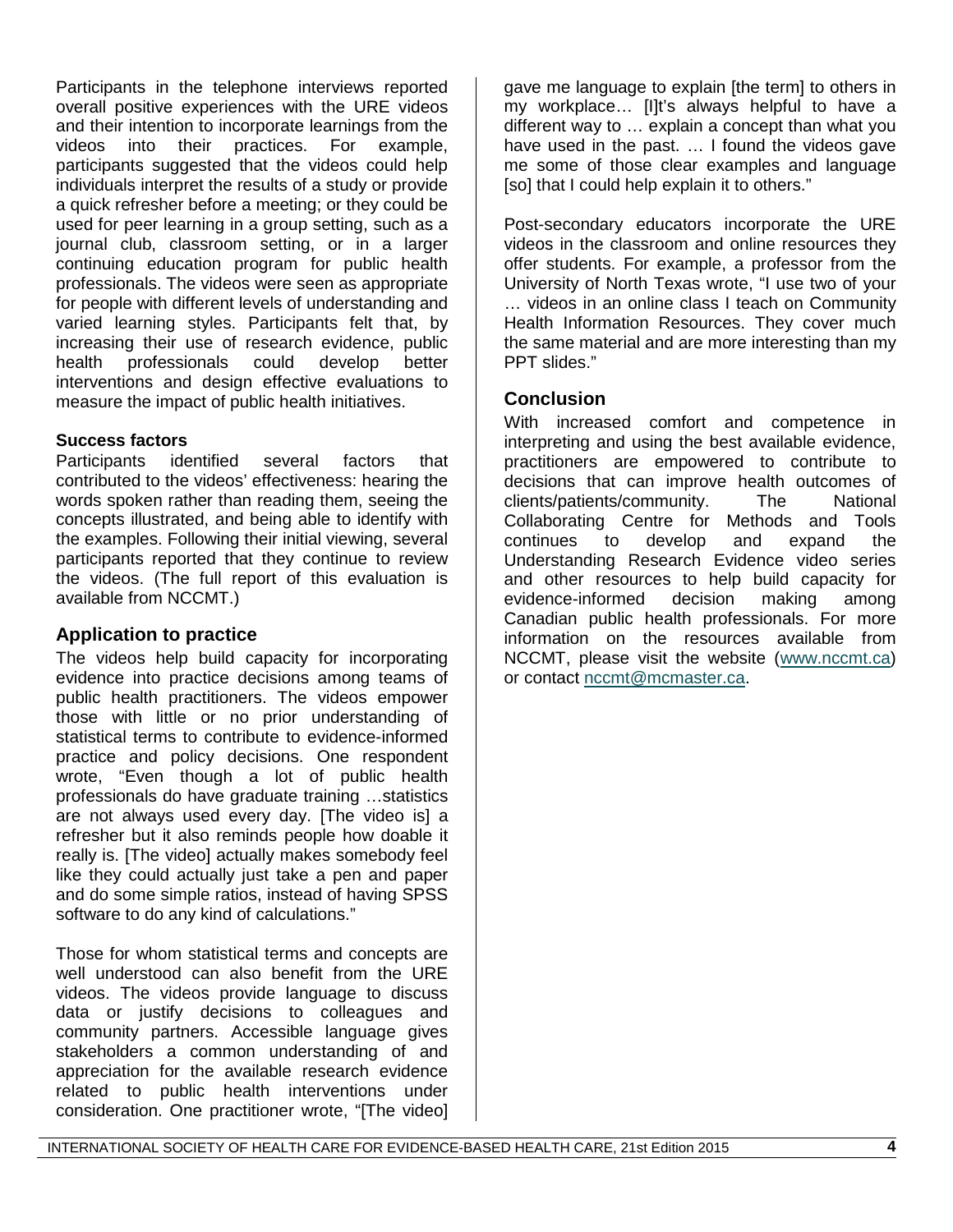# **The Role of Evidence Based Medicine at Different Career Levels**

## Ramon Puchades

The application of evidence-based medicine (EBM) in clinical practice is influenced by the specific stage in one's training: student-clerk, residentfellow or attending physician (junior and senior). My point of view is from the perspective of a junior attending physician. As has been suggested by Sackett<sup>1</sup>, the ability of most physicians to remain up to date with the scientific literature tends to decrease over time. According to this observation, in general, the practice of junior doctors may be driven by limited clinical experience and more by research evidence, whereas clinical practice of senior physicians' may be driven more by their practical experience and less by the scientific literature. Accordingly, the following strategies may be helpful for tailoring instruction regarding evidence based medicine (EBM) based on career  $level<sup>2</sup>$ 

Student-clerk: Introducing the basic concepts of EBM is essential. The goal at this stage should be to prepare learners to ask focused clinical questions

Resident-Fellow: a previous background of EBM at the University, remains crucial to apply concepts in clinical practice. The goal: to find a good mentor with a solid basis in EBM, a huge topic of the learning process

Attending physician: first, the junior attending physician. At this stage, the contact and relationship with mentor to define a critical attitude as well as feet on floor. The goal: to incorporate advance knowledge in EBM. Second, the senior attending physician: the curve goes down. What to do?. Probably, the best example was Dr David Sackett, who returned at age 49, to a two year "retreading" residency in Hospitalist Internal Medicine. As his Trout Research and Education Center webpage noted: "conviction is a greater foe of truth than is a lie".

But, how to determine what type of teaching could be the most appropriate at every stage? To select between an academic or nonacademic approach, is a question, but probably both are useful, depending

on the context and individual characteristicspreferences. Furthermore, the value of teaching basic or advanced concepts of EBM are unlikely to be related with the specific stage career or, perhaps, inversely associated.

In this context, the EBM at each step career remains a "continuum". At every stage, clinicians need to maintain an active and positive attitude. This is a key point to develop clinicians' potential, and to avoid prejudicial judgments, and excessive pride and vanity. Excessive conviction, and excessive pride, represent obstacles for learning and teaching EBM activities. The contribution of EBM to recognize when one is wrong or when information is not completely valid-applicable, is a powerful tool. As Dr William Osler said: "one special advantage of the sceptical attitude of mind is that a man never vexed to find that after all he has been in the wrong". Definitely, EBM not only provides a systematic and a rational approach to clinical medicine (observations, statistics, critical appraisal, meta-analysis). It is crucial for the progress of Medicine as an humanistic science<sup>3</sup>.

References:

- 1. Sackett DL. The sins of expertness and a proposal for redemption. BMJ*:*2000;320(7244):1283.
- 2. Swennen MH, van der Heijden GJ, Blijham GH,. Career stage and work setting create different barriers for evidence-based medicine. J Eval Clin Pract. 2011 Aug;17(4):775-85.
- 3. Godlee F. Milestones on the long road to knowledge. BMJ 2007; 334:s2.

# **Everybody needs Insurance Medicine to be Evidence-Based**

Regina Kunz, Jason W. Busse

Are you familiar with insurance medicine? No? Perhaps you know someone who had to leave work because of poor health, or someone with depression or chronic pain who applied for disability benefits. Perhaps a friend of yours underwent an independent medical evaluation or work capacity assessment when they applied for disability or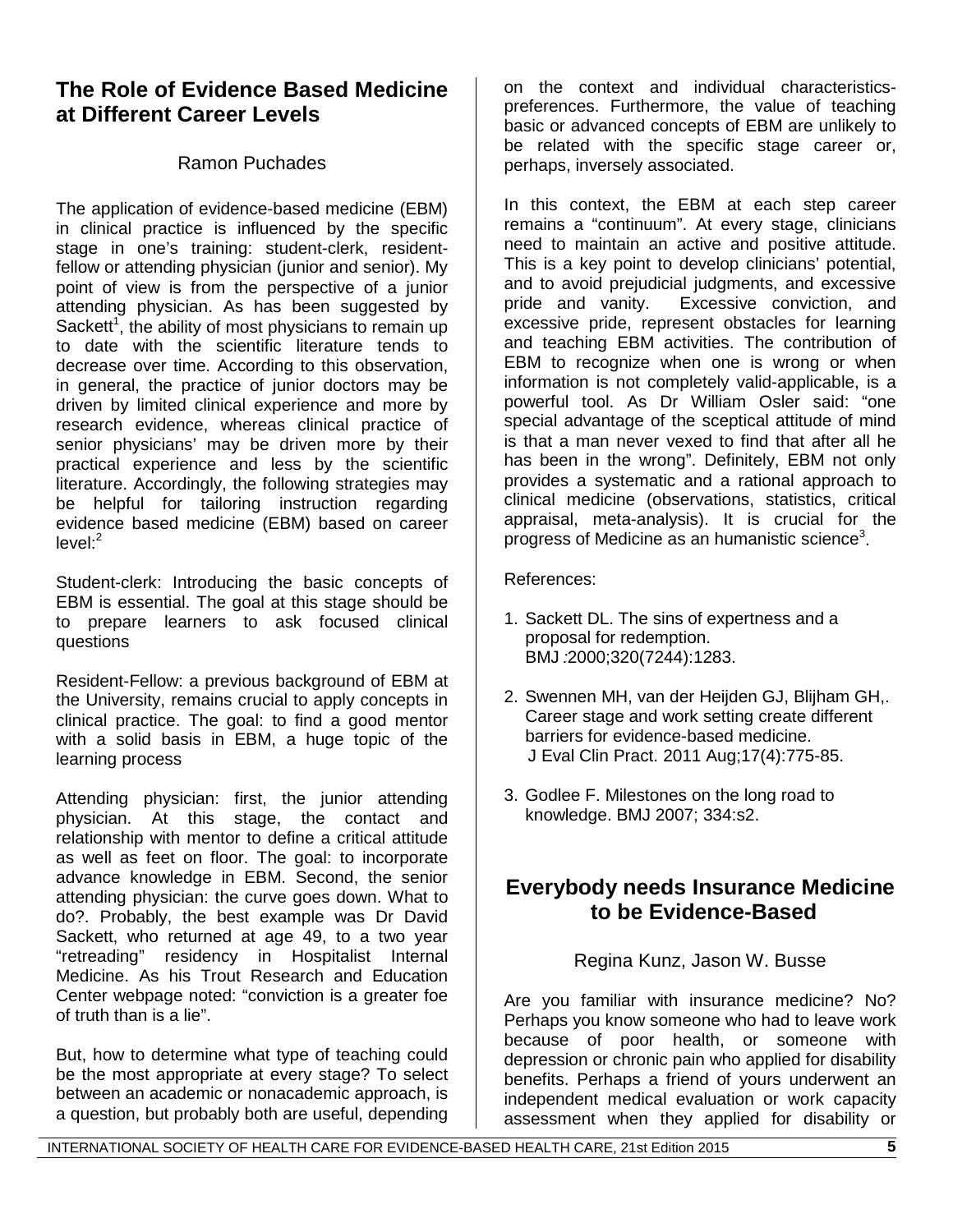accident benefits. Or a colleague with a severe occupational or recreational accident that received support from their insurer in order to return to work? Did you ever ask your doctor for a sick leave certificate? If so, your friends, colleagues or you were at some level involved with healthcare professionals working in the area of insurance medicine.

Health professionals and policy makers working in the context of group or individual disability, motor vehicle accident, or other types of insurances render influential decisions regarding treatment, prognosis, and functional capacity that affect the health and social functioning of millions of individuals worldwide, but there is limited research evidence to inform many of these decisions. For example, a recent systematic review of randomized controlled trials assessing the effect of opioids, physiotherapy, or chiropractic care for acute low back pain identified 40 trials – none of which focussed on patients receiving disability benefits, and many explicitly excluded such patients.<sup>1</sup> E.g.:

"Subjects who… were involved in claims for compensation or litigation because of the back injury…were also excluded"

Cherkin DC, Deyo RA, Battie M, Street J, Barlow W. A comparison of physical therapy, chiropractic manipulation, and provision of an educational booklet for the treatment of patients with low back pain. N Engl J Med 1998; 339: 1021-1029.

Much of the evidence that does exist is hard to find and, even when located, professionals working in the area of insurance medicine often lack the skills to critically appraise the literature.

We, a group of clinical and public health researchers with a focus on insurance medicine and occupational health, from the Netherlands, Switzerland, Canada and Sweden\* believe there is an urgent need for change. In 2010 we formed an international evidence-based insurance medicine research group, and in December 2014 the Cochrane Collaboration accepted our application for a Cochrane field group in the area of Insurance Medicine.

In contrast to Cochrane review groups, Cochrane field groups are much more involved in knowledge translation. Cochrane Insurance Medicine provides links to topics of relevance to insurance medicine from Cochrane review groups, such as Cochrane Work, Back and Neck, Depression, Anxiety and Neurosis, Effective Practice and Organization of Care (EPOC), and Public Health. We compile systematic reviews related to insurance medicine and promote the production of relevant, high-quality reviews by Cochrane Review groups. We train insurance medicine professionals, contributors and stakeholders to critically appraise and apply research knowledge. We highlight research priorities in insurance medicine and conduct methodological work regarding optimal conduct and reporting of systematic reviews.

Transforming the practice of insurance medicine from largely eminence-based to evidence-based is an enormous undertaking, and we are keen to collaborate with interested stakeholders. Interested in learning more on what we are doing? Please check our website and visit us at the Cochrane Colloquium in Vienna (3.-7.October). You will find us at the **"Meet the Group" Session** on Sunday, the  $4<sup>th</sup>$  October from 12:30 – 14:00. Or visit our website at: [www.insuremed.cochrane.org.](http://www.insuremed.cochrane.org/) Rebecca Weida, the coordinator of our group, is very interested to learn your views and to answer any questions [\(rebecca.weida@usb.ch\)](mailto:rebecca.weida@usb.ch).

**\*Initiators:** Regina Kunz; Wout deBoer, Jürgen Barth (CH); Jason W. Busse, Shanil Ebrahim, Gordon Guyatt (CAN); Sandra Brouwers; Jan Hoving; Jan Buitenhuis (NL); Kristina Alexanderson (S).

### Reference:

1. Busse JW, Ebrahim S, Heels-Ansdell D, Wang L, Couban R, Walter SD. Association of worker characteristics and early reimbursement for physical therapy, chiropractic and opioid prescriptions with workers' compensation claim duration, for cases of acute low back pain: An observational cohort study. BMJ Open. 2015; 5(8): e007836.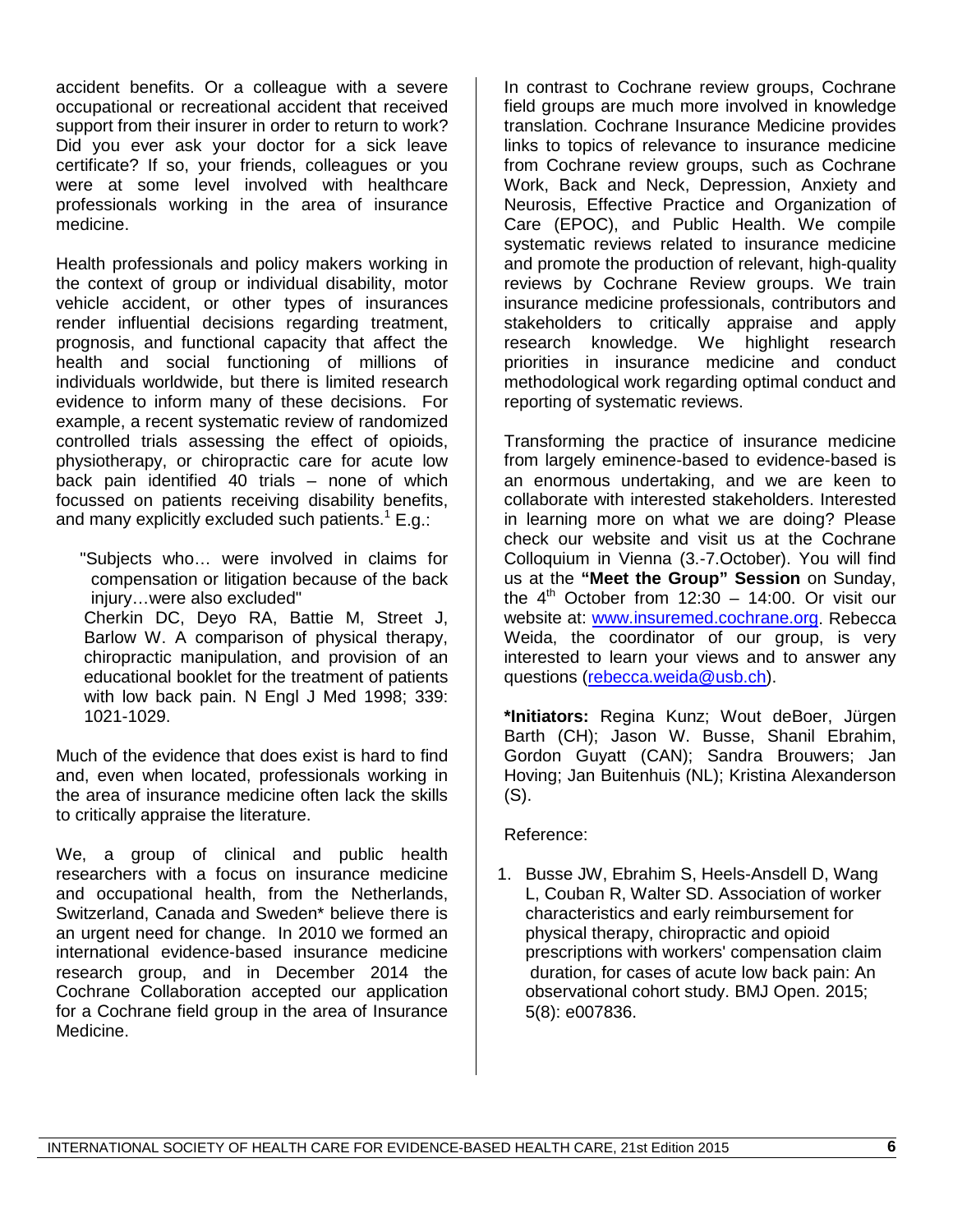# **Natural Language Processing**

Mouaz Alsawas, Noor Asi, Fares Alahdab, Ding Cheng Li, M Hassan Murad, Zhen Wang

We have increasingly seen, in the medical literature, studies using natural language processing (NLP). These studies usually contain NLP jargons with which most evidence-based medicine (EBM) users are not familiar. NLP is a component of artificial intelligence that explores how computers can be used to understand and analyze linguistic dialect that humans naturally use. In the context of medical literature, NLP is most commonly used to extract information from unstructured text available in electronic health records (EHRs), pathology or other laboratory or clinical databases, and transform unstructured text into coded data element that can be analyzed.

Modern NLP methods are based on statistical [machine learning,](http://whatis.techtarget.com/definition/machine-learning) a type of artificial intelligence that examines and uses patterns in data to improve a program's own understanding. These methods are predicated on the availability of large volumes of annotated training data for supervised learning and model development.

Most of the research being done based on NLP revolves around EHRs and searching of the medical literature. Researchers, for example, used NLP to automatically search and extract thousands of pathology records to track quality of colonoscopies<sup>1</sup> [1]. NLP was found to achieve an accurate report of adenoma detection in those patients despite the variety of methods used by different colonoscopy units.

We have proposed a set of criteria to evaluate the quality of studies that used NLP methods (Table 1). Evaluation of an example study<sup>1</sup> using these criteria is also explained in the table. These criteria can be easily adopted by most EBM learners. More advanced evaluation of the validity of NLP algorithms is likely beyond the ability of most EBM learners.

| <b>Criterion</b>     | <b>Description</b>                                                                                                                                                                           | Example <sup>1</sup>                                                                                                         |
|----------------------|----------------------------------------------------------------------------------------------------------------------------------------------------------------------------------------------|------------------------------------------------------------------------------------------------------------------------------|
| Sample<br>selection  | The sample of data which can be used to<br>develop and evaluate the algorithm should<br>be chosen randomly (preferred method to<br>decrease the risk of selection bias).                     | Investigators chose a random<br>pathology records sample to<br>train and test the NLP<br>algorithm.                          |
| Domain coders        | High quality manual annotations are<br>necessary for building statistically robust<br>NLP processes. Independent duplication<br>of domain coders and linguists may<br>reduce error and bias. | Annotators were paired in a<br>blinded manner<br>such that each document was<br>reviewed by two annotators.                  |
| The gold<br>standard | The output of the NLP program needs to<br>be verified by content experts                                                                                                                     | Five board-certified<br>gastroenterologists from<br>multiple sites participated in<br>creation of the reference<br>standard. |
| Software training    | Software training should be conducted to<br>ensure performance of the NLP program                                                                                                            | Software training was done on<br>randomly-chosen 250 records.                                                                |
| Testing              | Testing of the NLP program after training<br>ensures training sufficiency and high<br>accuracy. Good testing would utilize gold<br>standard data point comparisons.                          | Testing was done on 500<br>records before processing the<br>whole sample (42,569 records).                                   |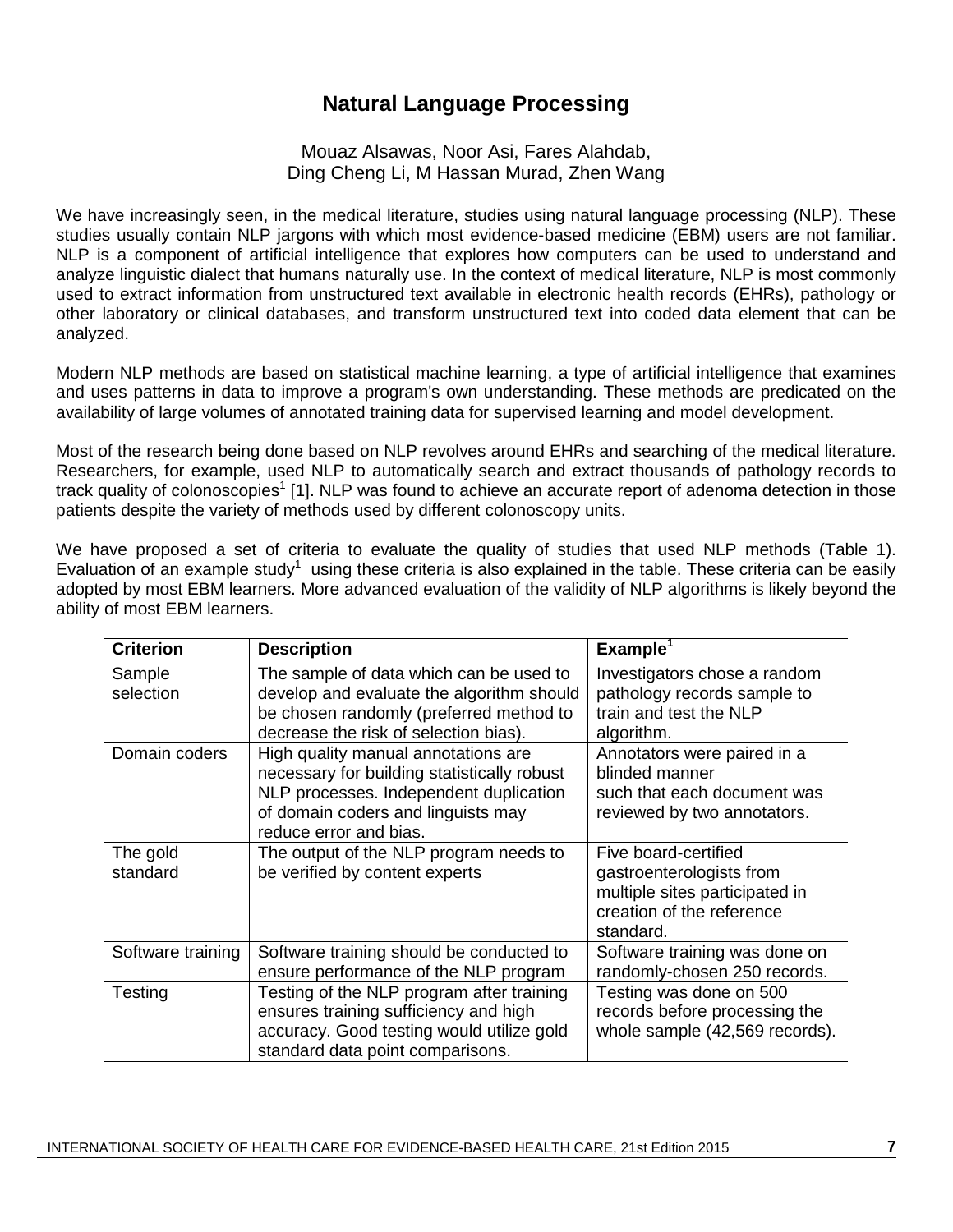The use of NLP has also expanded to include production of evidence, such as in conducting systematic reviews. Specifically, screening references and extracting relevant data can be fed into an NLP program to automate that process saving time and effort $23$ .

Reference:

- 1. Imler TD, et al. Multi-center colonoscopy quality measurement utilizing natural language processing. The American Journal of Gastroenterology 2015; 110(4): 543-52.
- 2. Jonnalagadda S, Petitti D. A New AIterative Method to Reduce Workload in the Systematic Review Process. International Journal of Computational biology and Drug Design, 2013; 6(0): 5-17.
- 3. Miwa M, et al. Reducing Systematic Review Workload through Certainty-based Screening. Journal of Biomedical Informatics 2014; 51: 242-53.

# **The New Evidence Pyramid**

## M. Hassan Murad, Mouaz Alsawas, Noor Asi, Fares Alahdab

The first principle of evidence-based clinical practice holds that a hierarchy of evidence exists. Early interpretations of this principle focused on study design. For example, randomized controlled trials incorporate methodologic safeguards that reduce the risk of bias compared to observational studies. This principle was first proposed in the early 1990s and what better conceptual structure than a pyramid to depict a hierarchy? Evidence-based health care practitioners became familiar with this pyramid when reading the literature, applying evidence or teaching students.

Various versions of the evidence pyramid have been described but all of them have focused on showing weaker study deigns in the bottom (basic science and case series), followed by case-controlled and cohort studies in the middle, then randomized control trials, and at the very top systematic reviews and meta-analysis. This description is intuitive and likely correct in many instances. Most versions of the pyramid clearly represented a hierarchy of validity (risk of bias), but at least one version also incorporates applicability (N-of-1 trials on the top).

In the early 2000's, the GRADE Working Group presented a framework in which the certainty in evidence was based on a combination of study design and other factors (eg, imprecision, inconsistency, indirectness) challenging the pyramid concept.<sup>1</sup> In 2014, a User's Guide on systematic reviews and meta-analysis challenged the notion of positioning systematic reviews on the top of the evidence pyramid and presented a 2 step approach in which the credibility of the process used to generate a systematic review is evaluated first, followed by evaluation of the certainty in evidence based on the GRADE approach.<sup>2</sup> Here we present a schematic of a revised evidence pyramid that reflects these two contemporary changes (Figure).

The revised pyramid emphasizes two concepts: 1) the lines separating study design are wavy going up and down (thus, reflecting the GRADE approach of rating up and down), and 2) systematic reviews are "chopped off" from the top of the pyramid and used as a *lens* through which other types of studies should be viewed (ie, appraised and applied). The way we see this pyramid used is as a teaching tool. Teachers of evidence-based clinical practice can compare the original and revised pyramids to explain the GRADE approach, the User's Guide to systematic reviews, and to demonstrate the evolution in evidence-based clinical practice thinking and the modern understanding of certainty in evidence.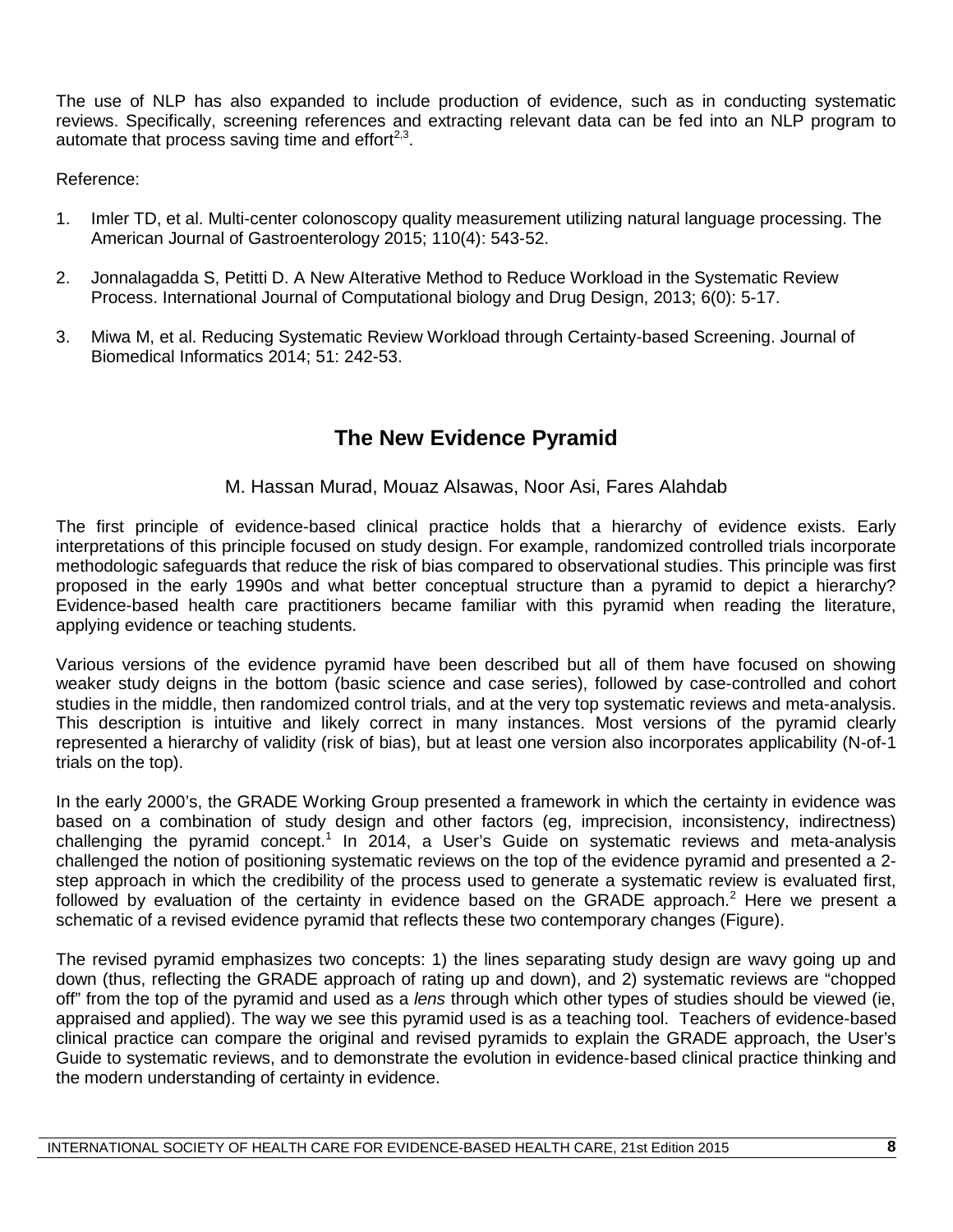### References:

- 1. Guyatt GH, Oxman AD, Vist GE, et al. GRADE: An emerging consensus on rating quality of evidence and strength of recommendations. BMJ 2008; 336(7650:924-6.
- 2. Murad MH, Montori VM, Ioannidis JP et al. How to read a systematic review and meta-analysis and apply the results to patient care: Users' Guides to the Medical Literature. JAMA 2014; 312(2):171-9.





1) Lines separating study design become wavy (GRADE) 2) Systematic reviews are "chopped off" the pyramid



#### **The revised pyramid** Systematic reviews are a lens through which evidence is viewed (applied)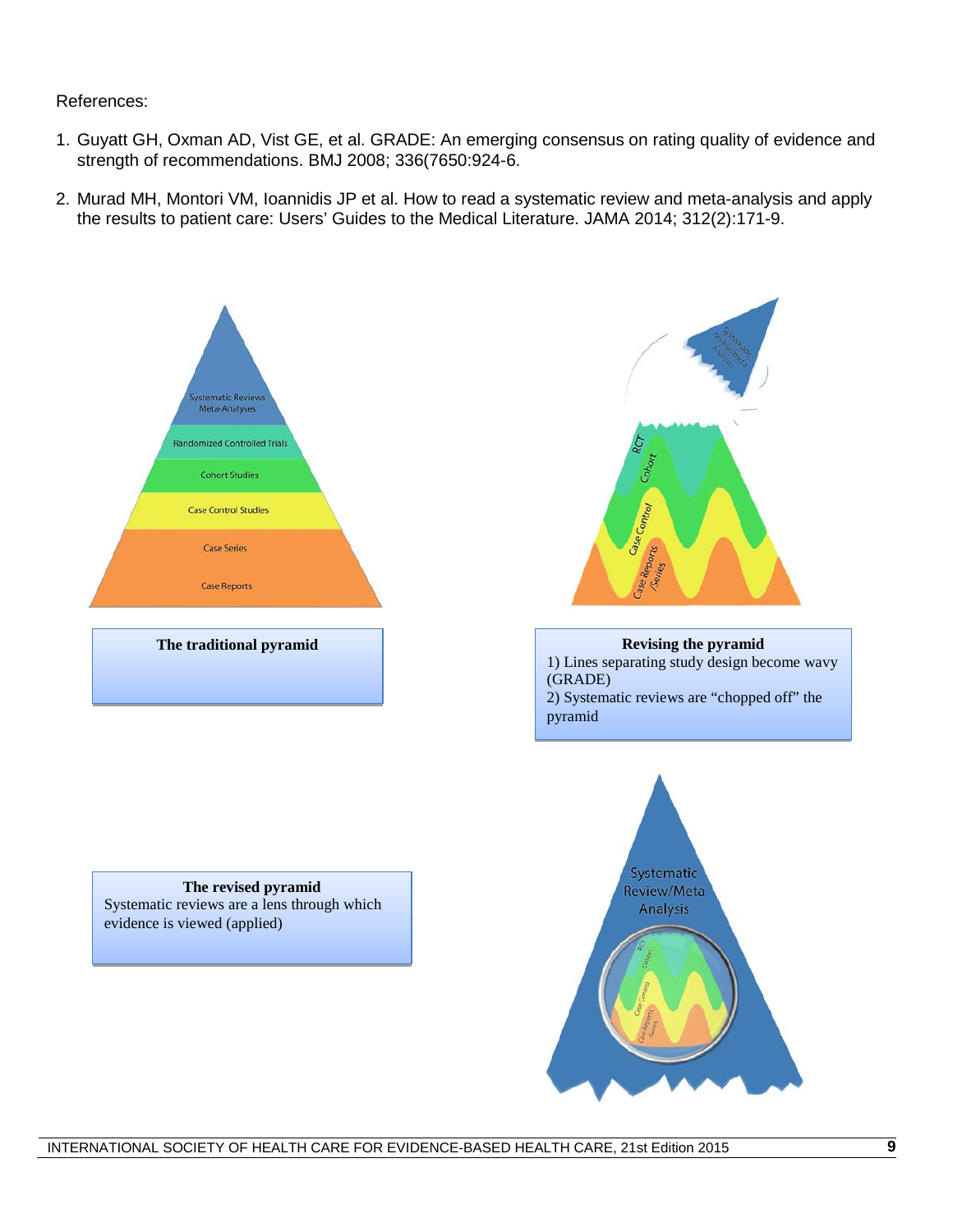# **A New Tool from the Cochrane Collaboration to Assess the Risk of Bias in Non-Randomized Studies**

Wigdan Farah, Mouaz Alsawas, Khaled Mohammed, Rebecca L. Morgan, M. Hassan Murad

Assessment of the risk of bias (RoB; i.e., internal validity) of studies included in a systematic review is a critical step in determining the certainty/confidence in a body of evidence. Studies at high RoB may exaggerate the estimate of the treatment effect or increase the variability of pooled effect estimates<sup>1</sup>. Typically, randomization of study arms balances the prognostic factors between treatment and control arms, thereby reducing bias due to confounding. Observational interventional studies cannot always account for the balance of known or unknown confounding, which may lead to prognostic imbalance between treatment and control groups (i.e., systematic selection bias)<sup>2</sup>. In 2010, a systematic review identified more than 46 individual tools for RoB assessment of non-randomized studies; however, many lacked information regarding their development, validity, and reliability<sup>3</sup>. Of these tools, the Cochrane Collaboration identified the Downs and Black and the Newcastle-Ottawa Scale (NOS) as the two most appropriate for assessing RoB1,4,5. Recently A Cochrane Risk of Bias Assessment Tool for Non-Randomized Studies of Interventions (ACROBAT-NRSI) was published<sup>6</sup>. A rigorous, standardized, and transparent RoB tool is needed for researchers and methodologists when developing systematic reviews that include non-randomized studies. This document summarizes the similarities and differences between ACROBAT-NRSI and the NOS and compares their application with a sample study. With the increased use of non-randomized studies in systematic reviews, evidence based medicine (EBM) learners will need to learn about the available tools to assess RoB of observational studies.

ACROBAT-NRSI was developed to systematically present the available evidence relating to RoB by comparing them to a theoretical well-conducted RCT (called the target trial)<sup>1</sup>. The two-stage process starts by developing a protocol for the target trial, and identifying possible confounders and co-exposures. The second stage assesses each individual study, regardless of study design, across seven domains (Table 1). ACROBAT-NRSI has distinct judgment categories for RoB per domain and for reaching an overall categorical RoB judgment ("low," "moderate," "serious," "critical," and "no information"). The NOS assesses individual studies based on three domains and contains tailored questions specific to case-control or cohort studies<sup>5</sup>. Studies are assessed individually and assigned up to eight "stars" to give a quantitative score. There is no instruction for determining RoB per outcome.

#### **Table 1: Domains of the Cochrane Risk of Bias Assessment Tool for Non-Randomized Studies of Interventions (ACROBAT-NRSI) and the Newcastle-Ottawa Scale (NOS)\***

| <b>RoB Tool*</b>    | <b>Domain</b>                                         |  |
|---------------------|-------------------------------------------------------|--|
|                     | Bias due to confounding                               |  |
|                     | Bias in selection of participants into the study      |  |
|                     | Bias in measurement of interventions                  |  |
| <b>ACROBAT-NRSI</b> | Bias due to departures from intended interventions    |  |
|                     | Bias due to missing data                              |  |
|                     | Bias in measurement of outcomes                       |  |
|                     | Bias in selection of the reported result              |  |
|                     |                                                       |  |
|                     | Selection of patients for inclusion in each study arm |  |
| <b>NOS</b>          | Comparability of the two study arms                   |  |
|                     | Exposure and outcome ascertainment (for case          |  |
|                     | controlled and cohort studies; respectively)          |  |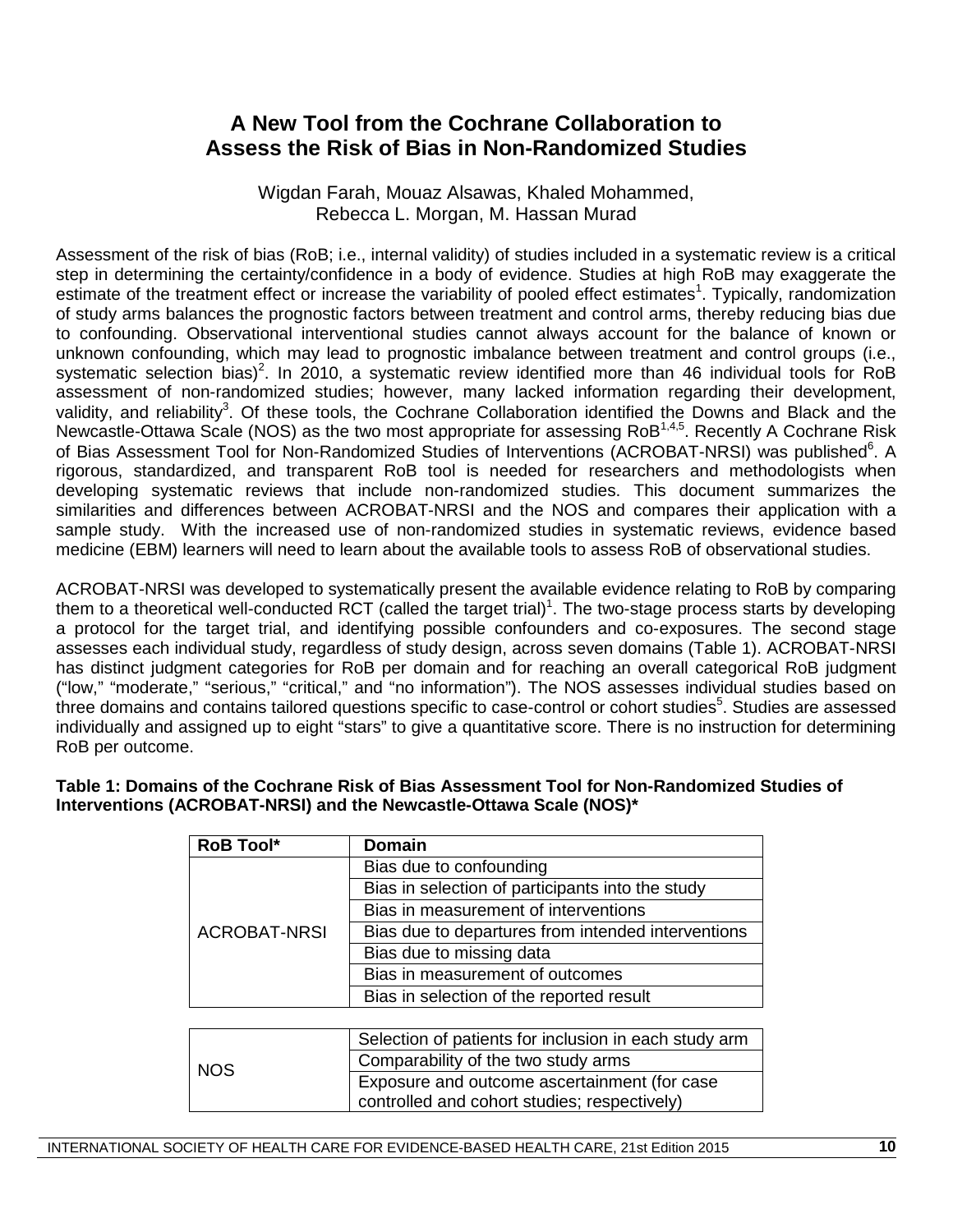\* ACROBAT-NRSI uses a categorical rating of "low", "moderate", "high", and "critical" for each domain. NOS employs a quantitative scoring system for which a study can be awarded a maximum of one star for each numbered item except comparability (2 stars), for a maximum of 9 stars

Example: Independent reviewers applied both tools to a cohort study that showed a reduction in the risk of breast cancer in postmenopausal women using bisphosphonate.<sup>7</sup>. There was higher proportion of women taking hormonal replacement therapy and oral contraceptive pills (OCPs) among women using bisphosphonates. The analysis was adjusted for hormonal therapy use, but not for OCPs use. The study also had co-interventions (calcium and vitamin D) that significantly differed (greater use among bisphosphonate users) and were adjusted for in their analysis. Results from the application of ACROBAT-NRSI suggested an overall "moderate" RoB due to likely confounding. Using the NOS, the study was judged to have increased risk of confounding for the same reasons; thus receiving 8/9 stars (at worse, a score of 7/9 could be given), which could reasonably be interpreted as low risk of bias (recall that there are no established cut offs).

Based on this example, both instruments downgraded the quality based on the same finding; however, ACROBAT-NRSI assigned a greater penalty yielding a more conservative judgment that also appeared to be more transparent. Interestingly, 2 subsequent RCTs showed findings that contradict the observational study  $(i.e., no association between bisphosphonate and breast cancer)<sup>8</sup>; thus, furthering this argument favoring the$ risk of bias determination made using ACROBAT-NRSI.

Benefits of using ACROBAT-NRSI may include: 1) the ability to make and describe decisions regarding RoB assessment, instead of providing a score; and 2) guidance for assessing RoB per outcome (with an option of assessing RoB across outcomes) instead of only providing a single judgment for the whole study. ACROBAT-NRSI was clearly ore difficult and took more time to complete with over 20 signaling questions that required supporting text (versus eight questions in the NOS not requiring written justification). Another important issue is that ACROBAT-NRSI is intended to be used for observational studies evaluating interventions (whereas many observational studies evaluate exposures). Both tools require operationalization (i.e., tailoring to a specific topic or question), piloting, and training of reviewers.

### References:

- 1. Higgins, JP, et al. The Cochrane Collaboration's tool for assessing risk of bias in randomized trials. BMJ 2011; 343:d5928.
- 2. Schulz KF, et al. Empirical evidence of bias. Dimensions of methodological quality associated with estimates of treatment effects in controlled trials. JAMA 1995; 273(5):408-12.
- 3. Shamliyan T, Kane RL, Dickinson D. A systematic review of tools used to assess the quality of observational studies that examine incidence or prevalence and risk factors for diseases. J Clin Epidemiol 2010; 63(10):1061-70.
- 4. Downs SH, Black N. The feasibility of creating a checklist for the assessment of the methodological quality both of randomized and non-randomized studies of health care interventions. J Epidemiol Community Health 1998; 52(6):377-84.
- 5. Wells G, et al. The Newcastle-Ottawa Scale (NOS) for assessing the quality of non-randomized studies in meta-analyses 2000.
- 6. Sterne JAC, et al. ACROBAT-NRSI: A Cochrane Risk of Bias Assessment Tool for Non-Randomized Studies of Interventions. [https://sites.google.com/site/riskofbiastool/ \[accessed](https://sites.google.com/site/riskofbiastool/%20%5baccessed) 24 September 2014]. 2014.
- 7. Chlebowski RT, et al. Oral bisphosphonate use and breast cancer incidence in postmenopausal women. Journal of Clinical Oncology: official journal of the American Society of Clinical Oncology, 2010; 28(22): 3582-90.
- 8. Hue TF, et al. Effect of bisphosphonate use on risk of postmenopausal breast cancer: results from the randomized clinical trials of alendronate and zoledronic acid. JAMA Intern Med 2014; 174(10): 1550-7.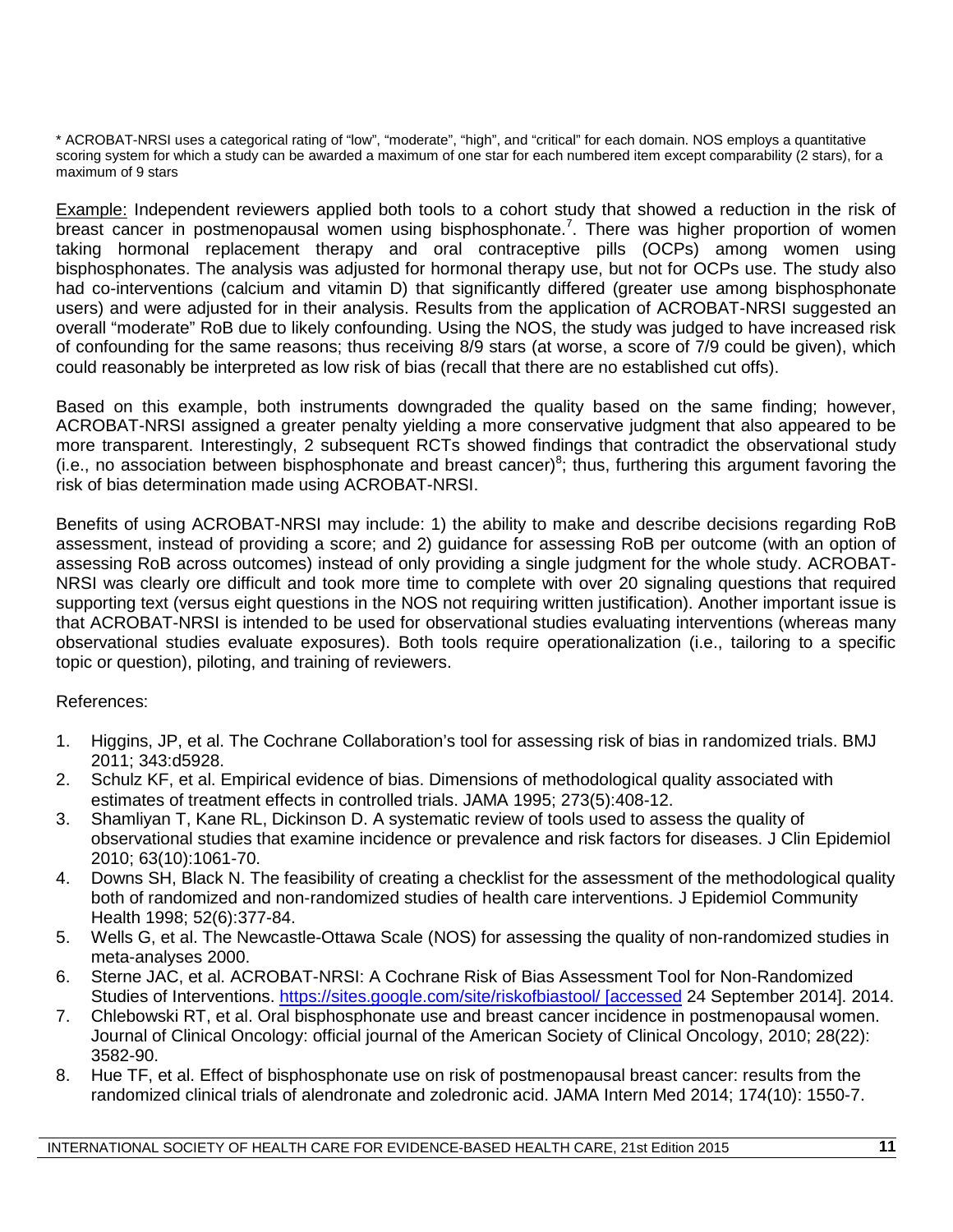# **Incorporating Intention to Treat into Trial Design**

## Samuel A Berkman

Randomized clinical trials (RCTs) are viewed to as the gold-standard for establishing whether a new treatment is better than control, either placebo or the standard treatment for a given condition. This is because successful randomization ensures a balance of prognostic factors between treatment groups and so one can attribute differences in outcome to the treatment applied and not baseline differences between groups. However RCTs may be affected by a number of issues, including noncompliance and missing outcome data.

The intention to treat approach analyses participants in the group that they were randomized to irrespective of noncompliance, protocol deviations, withdrawal or cross-over. Such participants are typically excluded in a "per protocol" analysis. By including these patients, the estimate of treatment affect is conservative. This is because these patients are often sicker, less compliant and harder to treat effectively and their inclusion in the analysis will reduce the magnitude of treatment effect.

Therefore If an RCT achieves a positive result with an intention to treat analysis, it is probably a true positive study, which is why it is acknowledged to be the most rigorous type of study design and has been designated the standard of practice in clinical trials at least for superiority studies by CONSORT (consolidated standards of reporting trials) . Also including patients who are post randomization dropouts or non-compliers increases the power of the study and makes it more precise by narrowing the confidence interval.

Disadvantages to using intention to treat are that if the patient is included in the study and may never receive treatment that does not really tell us much about the efficacy of treatment among compliant individuals. ITT analysis has also been criticized for being too cautious and being However the measure of any treatment is not simply efficacy but actually whether someone will actually take the drug. This is best measured in intention to treat.

More and more, however, "modified intention to treat" analysis is being used in clinical trials. The exact definition of modified intention of treat varies but typically excludes some patients post randomization (e.g. those who did not receive at least 1 dose of trial medication) and has been criticized as an extension of per protocol analysis. For that reason the motivations for the use of modified intention to treat in studies are sometimes called into question.

Other means of designing a trial include "on treatment" or per protocol where only the people who actually received treatment are counted and if someone stops taking the treatment they are excluded from analysis. Trials sometimes report both an intention-to-treat analysis and a perprotocol analysis, which may show different results. One example is the Rocket trial in non valvular atrial fibrillation involving Rivaroxaban versus Warfarin<sup>1</sup>. Another is a recent study involving closure devices for patent foramen ovale<sup>2</sup>. Both trials reported a significant treatment effect in their per-protocol analysis, but not in an intention-to-treat analysis. The advantage of reporting both types of analysis is that the per protocol analysis tells us exactly how the people being treated are doing. Comparing results with intention to treat tells to what degree noncompliance and missing outcome data influenced the results. An intention to treat analysis is more reflective of treatment in a real world clinical setting.

Reference:

- 1. Patel M, Mahaffey K, Garg J, et al. Rivaroxaban versus warfarin in nonvalvular atrial fibrillation. NEJM 2011;365: 883-91.
- 2. Carroll J, Saver J, Thaler D. Closure of patent foramen ovale versus medical therapy after cryptogenic stroke. NEJM 2013;368: 1092-1100.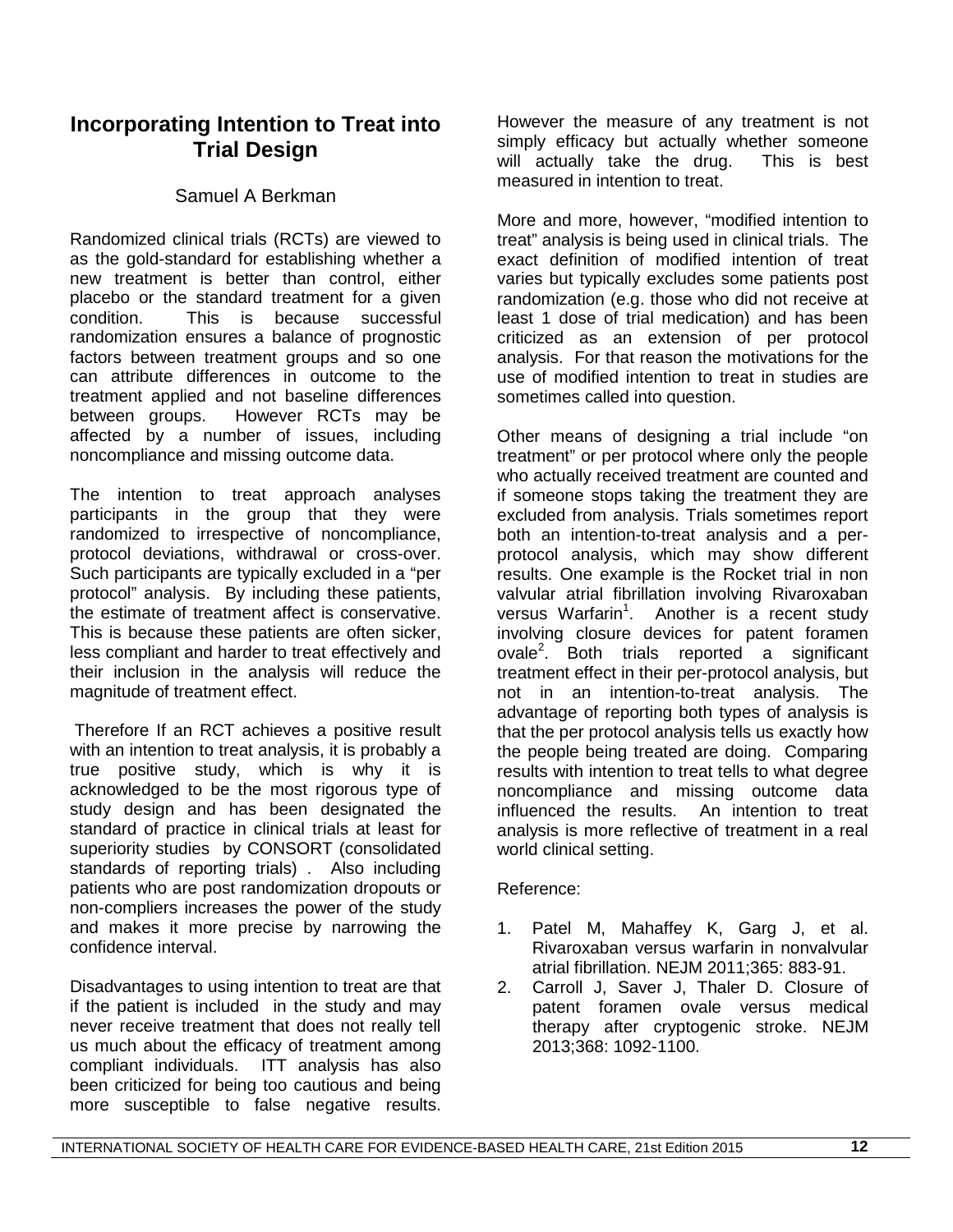## **McMaster EVIDENCE-BASED Clinical Practice Workshops**



McMaster Evidence-Based Clinical Practice Workshops

#### June 6-10, 2016

#### **McMaster University**

Come to McMaster, the birtholace of evidencebased health-care to join in one of two closely related workshops.

The first caters to clinicians who wish to improve their clinical practice through enhanced skills in reading, interpreting, and applying the medical literature.

The second is designed for clinician educators interested in enhancing their skills for teaching the principles of evidence-based practice to others.

Both workshops are tailored to faculty and community internists, hospitalists, and senior and incoming chief residents.

To experience the BEST in EVIDENCE-BASED Health Care Education at McMaster University Monday, June 6th - Friday, June 10th, 2016

WHAT IS EVIDENCE-BASED **CLINICAL PRACTICE /** EVIDENCE-BASED MEDICINE?

Evidence-based clinical practice (EBCP) is an approach to health-care practice that explicitly acknowledges the evidence that bears on each patient management decision, the strength of that evidence, the benefits and risk of alternative management strategies, and the role of patients' values and preferences in trading off those benefits and risks.

#### WHY ARE EVIDENCE AND **VALUES OR PREFERENCES** IMPORTANT?

Clinicians are confronted daily with questions about the interpretation of diagnostic tests. the harm associated with exposure to an agent, the prognosis of a disease in a specific patient, the effectiveness of a preventive or therapeutic intervention, and the relative costs and benefits associated with these decisions. Both clinicians and policy makers need to know whether the conclusions of a primary study or a systematic review are valid. and whether recommendations in clinical practice guidelines are sound.

Members of the Department of Clinical Epidemiology and Biostatistics at McMaster University, in collaboration with other colleagues trained in both medicine and in clinical epidemiology, have developed a set of common sense strategies

to assist in the critical appraisal of evidence. They have also developed approaches to explicitly considering values and preferences in clinical decisionmaking, thereby encouraging the practice of EBCP.

#### WORK SHOP OBJECTIVES

- · Both streams: To help participants advance their skills in critically appraising the literature, and their skills in acknowledging and incorporating values and preferences in clinical decision making
- · Improve your practice stream: To acquire an understanding of common epidemiological concepts (e.g. interpreting hazard ratios, confidence intervals, critical appraisals of a systematic review) and advance their skills in using the literature for quality assurance, improving practice, and judging comparative effectiveness of health care interventions
- · Teaching stream: To help participants learn how to teach EBCP using a variety of educational models in different settings, with different types of **Learners**

#### **WORKSHOP FORMAT**

The workshop is offered as a one-week intensive course.

Participants will be learning in interactive small groups led by dinical epidemiologists and

McMaster Evidence-Based Practice Workshops | June 6-10, 2016 | http://ebm.memaster.ca CONTINUING HEALTH SCIENCES EDUCATION PROGRAM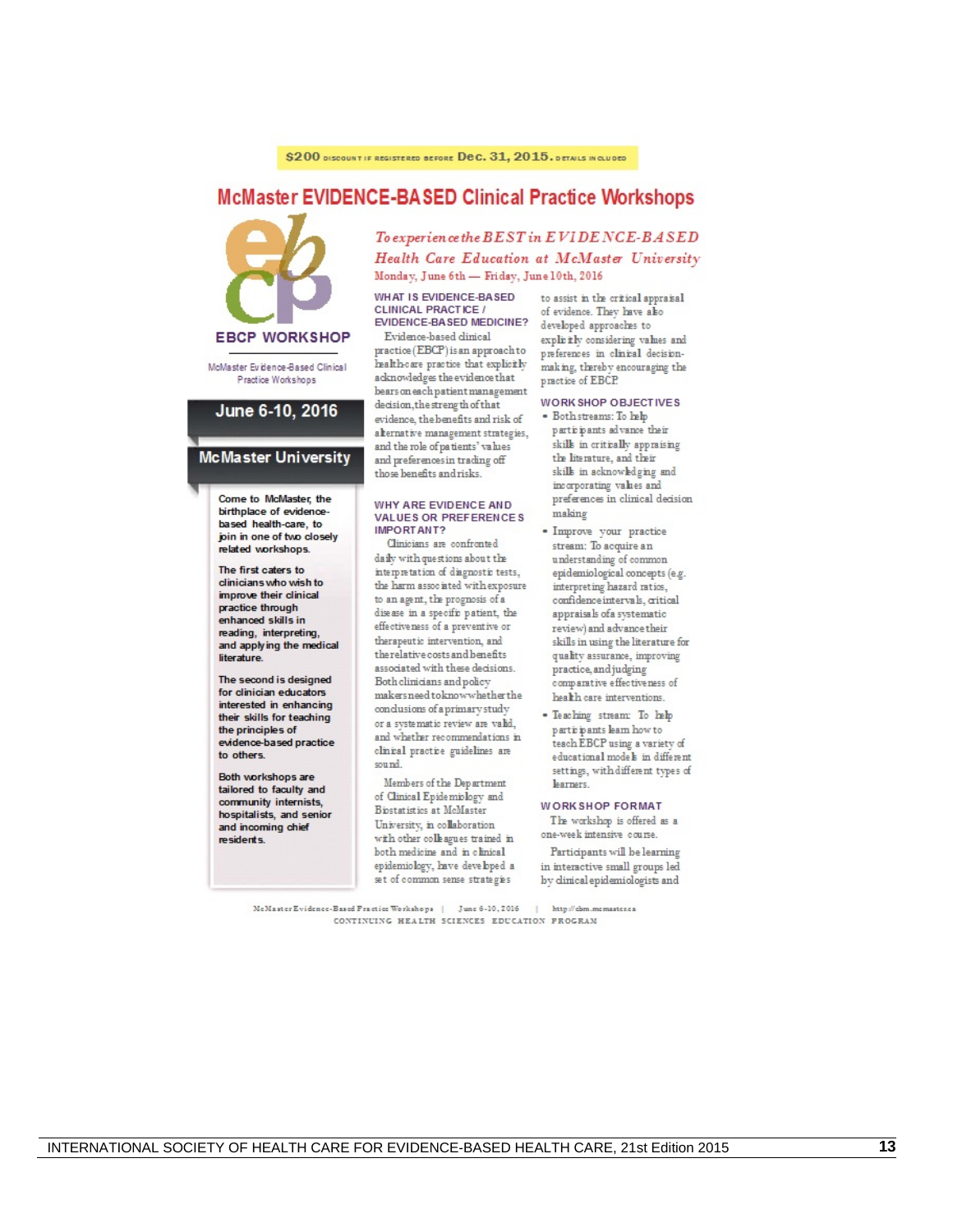practitioners from McMaster and other institutions. The workshop will consist of small and large group sessions, individual study time and, for the teaching stream, opportunities for workshop participants to had teaching sessions using their own ideas, materials, and reflecting their own experiences.

#### WORK SHOP MATERIALS

Prior to and at the workshop, participants will have access on-line to educational materials that include literature on critical appraisal and EBCP, the small group harning format, a set of clinical problems, JAMAevidence, and a variety of other EBCP aids.

Hamilton, ON

L8S4K1 Canada

#### WHY COME TO MCMASTER UNIVER SITY?

McMaster University is not only the hirthplace of evidence-based medicine, and has produced the definitive evidence-based health care texts. We also continue to lead the world in innovation and advances in EBH Cpractice and teaching. McMaster's workshop, running for more than 25 years. has provided the model for EBHC workshops throughout the world. over this time, we have developed a cadre of the best EBHC educators in North America who return to the workshop year after year because of the intensely stimulating and educational environment. Come to experience the best in EBHC education!

#### TRAVEL, FACILITIES AND **ACCOMMODATION**

The workshop will be held at McMaster University. Upon confirmation of a definite placement in the workshop, you will receive a formal letter, access to the website and background and introductory materials will be provided with general informationregarding specifics of the workshop, accommodation and travel. TRAVEL AND ACCOMMODATION **ARRANGEMENTS ARE** THE RESPONSIBILITY OF THE REGISTRANT Modest accommodation is available on campus, other accommodations are available in city hotels, 10-30 minutes away by foot, bus or car.

#### **REGISTRATION FEES** Cdn \$\* **USS** \$200 DISCOUNT IF REGISTERED BEFORE Dec. 31, 2015.

| One member from an institution            | \$2800      | \$2400      |  |
|-------------------------------------------|-------------|-------------|--|
| Two members from an institution           | \$2500 each | \$2140 each |  |
| Three or more members from an institution | \$2200 each | \$1885 each |  |

\*Includes 13% Harmonized Sales Tax (HST # r119-035-988). Tuition includes all workshop materials, photocopying services, access to computer literature searching and dirmer on the first and last evenings.

| <b>REGISTRATION ON-LINE AT:</b><br>http://ebm.mcmaster.ca/registration_online.htm                                                                      |                                                                   |  |
|--------------------------------------------------------------------------------------------------------------------------------------------------------|-------------------------------------------------------------------|--|
| Please return the completed application form and<br>registration fee (Cheque only) and reference<br>your registration number on all<br>correspondence. |                                                                   |  |
| PLEASE NOTE THAT CREDIT CARD PAYMENT IS<br>NOT ACCEPTABLE.                                                                                             |                                                                   |  |
| Please make the registration fee payable to MCMASTER<br>UNIVERSITY, and send to:                                                                       |                                                                   |  |
| Regular Mail                                                                                                                                           | Courier                                                           |  |
| Laurel Grainger<br>EBCP Workshop registrar<br>McMaster University                                                                                      | Laurel Grainger<br>EBCP Workshop registrar<br>McMaster University |  |
| 1280 Main Street West<br>Boom: HSC 3C13D                                                                                                               | 1200 Main Street West,<br>Bassy HSC 2012D                         |  |

#### PLEASE DIRECT ANY INQUIRIES TO:

Deborah Maddock EBCP Workshop Coordinator or Laurel Grainger EBCP Workshop registrar Telephone: 905.525.9140 X22900, X23162 Fax: 905.524.3841  $E$ -mail: maddock@mcmaster.ca

E-mail: graing@mcmaster.ca

McMaster E vidence-Based Fractice Workshops | June 6-10, 2016 | http://ebm.memaster.ca CONTINUING HEALTH SCIENCES EDUCATION PROGRAM

Hamilton, ON

L8N 3Z5 Canada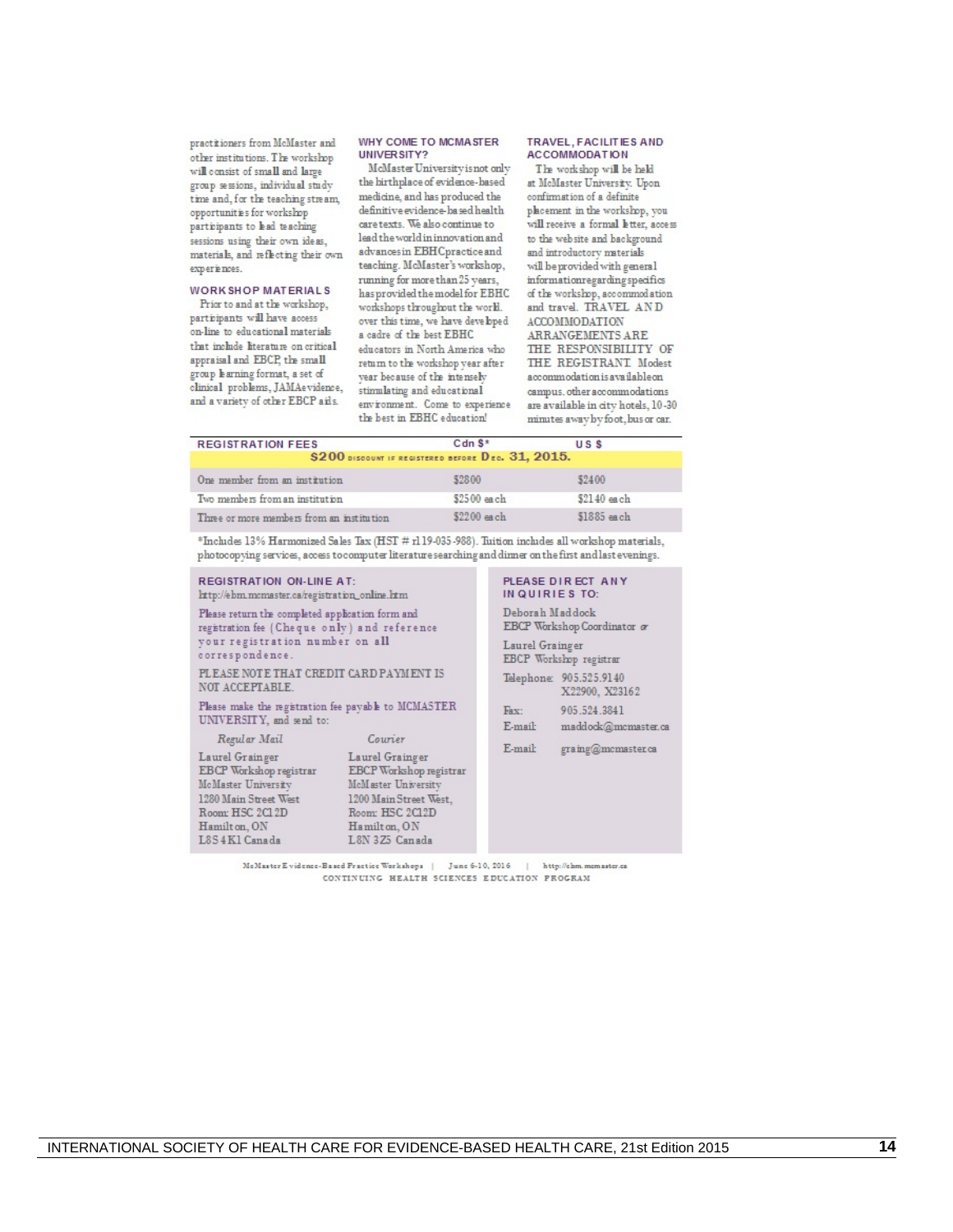### **GUEST CONTRIBUTORS**

**Fares Alahdab [Alahdab.fares@mayo.edu](mailto:Alahdab.fares@mayo.edu)**

**Mouaz Alsawas [Alsawas.mouaz@mayo.edu](mailto:Alsawas.mouaz@mayo.edu)**

**Noor Asi [asi.noor@mayo.edu](mailto:asi.noor@mayo.edu)**

**Samuel Berkman [sberkman@ucla.edu](mailto:sberkman@ucla.edu)**

**Jason W Busse [bussejw@mcmaster.ca](mailto:bussejw@mcmaster.ca)**

**Wigdan Farah [Farah.wigdan@mayo.edu](mailto:Farah.wigdan@mayo.edu)**

**Regina Kunz [Regina.kunz@usb.ch](mailto:Regina.kunz@usb.ch)**

**Dingcheng Li [li.dingcheng@mayo.edu](mailto:li.dingcheng@mayo.edu)**

**Jeannie MacIntosh [mackint@mcmaster.ca](mailto:mackint@mcmaster.ca)**

**Khaled Mohammed [Mohammed.khaled@mayo.edu](mailto:Mohammed.khaled@mayo.edu)**

**Rebecca L Morgan [morganrl@mcmaster.ca](mailto:morganrl@mcmaster.ca)**

**Mohammad Hassan Murad [murad.Mohammad@mayo.edu](mailto:murad.Mohammad@mayo.edu)**

**Ramon Puchades [rpuchades@gmail.com](mailto:rpuchades@gmail.com)**

**Zhen Wang [Wang.zhen@mayo.edu](mailto:Wang.zhen@mayo.edu)**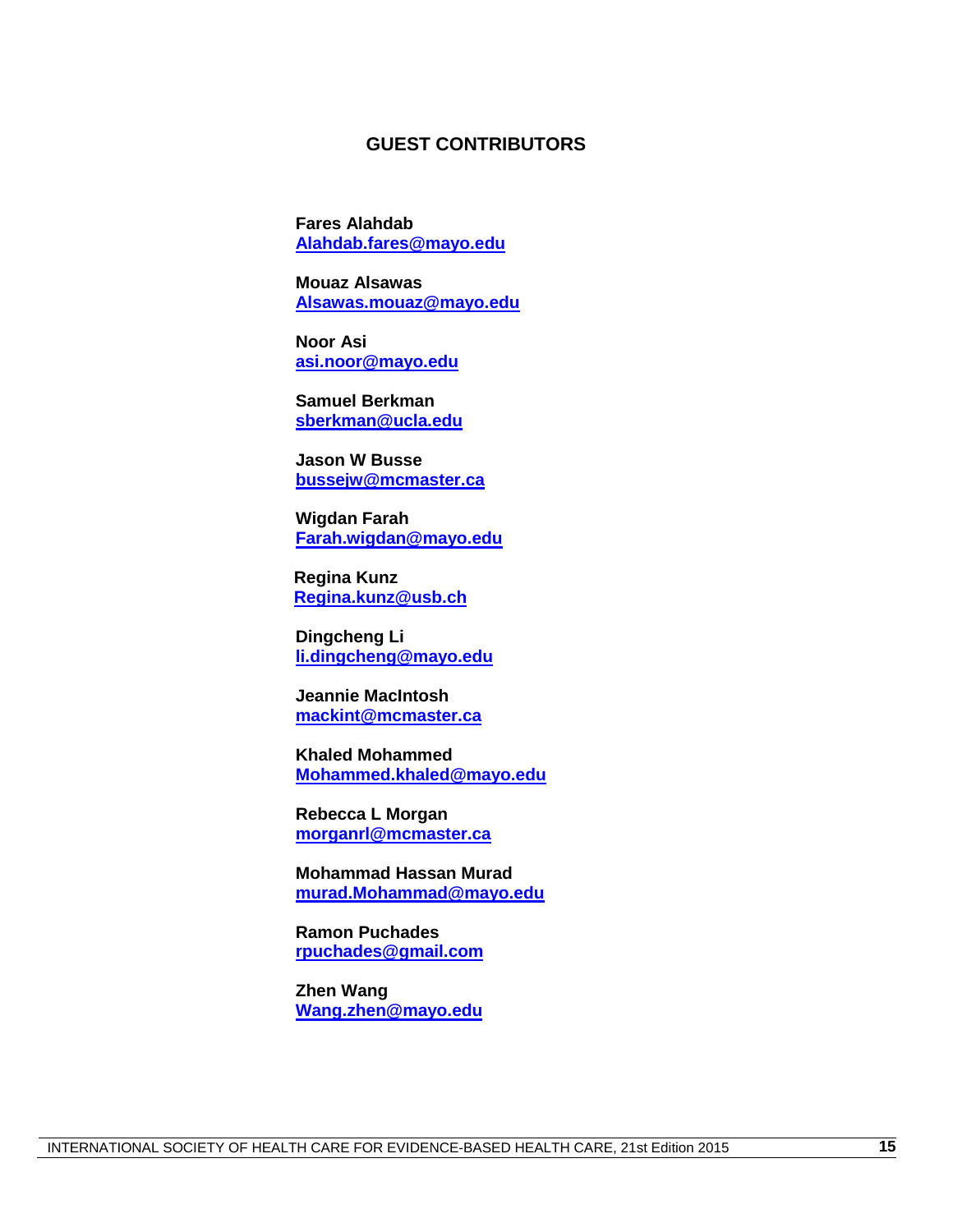## **EDITORS**

#### *Jason Busse*

Assistant Professor, Dept of Anesthesia McMaster University, Faculty of Health Sciences Clinical Epidemiology & Biostatistics 1280 Main Street West, HSC-2U1 Hamilton, ON L8S 4K1 Canada **[bussejw@mcmaster.ca](mailto:bussejw@mcmaster.ca)**

### *Paul Glasziou*

Professor of Evidence-Based Medicine Director of the Centre for Research in Evidence-Based Health Care, Bond University Queensland, Australia 4229 **pglaszi[o@bond.edu.au](mailto:Paul_Glasziou@bond.edu.au)**

#### *Gordon Guyatt*

Distinguished Professor, Clinical Epidemiology & Biostatistics McMaster University, Faculty of Health Sciences Clinical Epidemiology & Biostatistics 1280 Main Street West, HSC-2C12 Hamilton, ON L8S 4K1 Canada **[guyatt@mcmaster.ca](mailto:guyatt@mcmaster.ca)**

# **EDITORIAL ASSISTANT**

### *Deborah Maddock*

McMaster University, Faculty of Health Sciences Clinical Epidemiology & Biostatistics 1280 Main Street West, HSC-2C9 Hamilton, ON L8S 4K1 Canada **[maddock@mcmaster.ca](mailto:maddock@mcmaster.ca)**